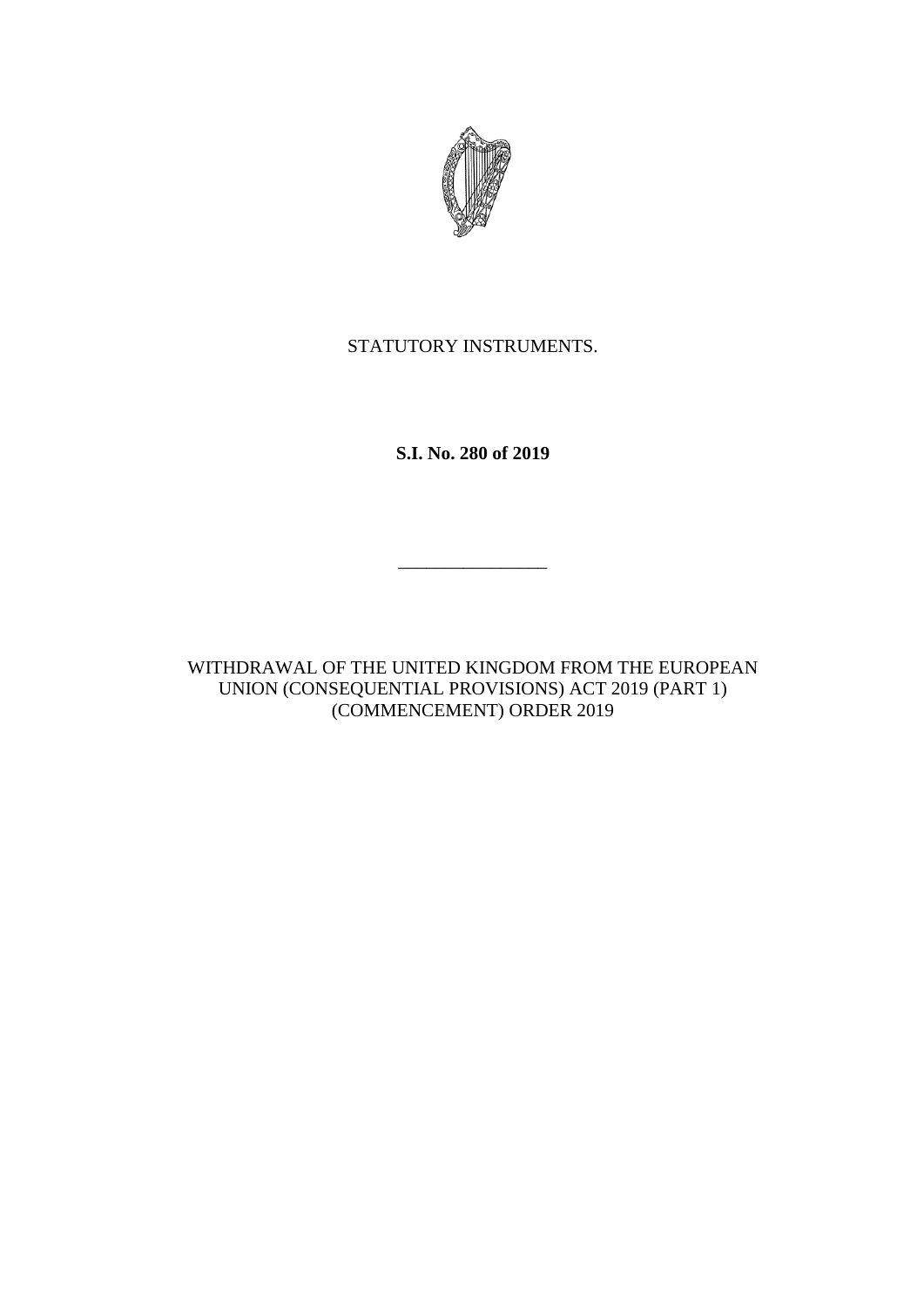## S.I. No. 280 of 2019

#### WITHDRAWAL OF THE UNITED KINGDOM FROM THE EUROPEAN UNION (CONSEQUENTIAL PROVISIONS) ACT 2019 (PART 1) (COMMENCEMENT) ORDER 2019

I, SIMON COVENEY, Minister for Foreign Affairs and Trade, in exercise of the powers conferred on me by section  $2(1)(a)$  of the Withdrawal of the United Kingdom from the European Union (Consequential Provisions) Act 2019 (No. 8 of 2019), hereby order as follows:

1. This Order may be cited as the Withdrawal of the United Kingdom from the European Union (Consequential Provisions) Act 2019 (Part 1) (Commencement) Order 2019.

2. The 26th day of June 2019 is appointed as the day on which Part 1 of the Withdrawal of the United Kingdom from the European Union (Consequential Provisions) Act 2019 (No. 8 of 2019) shall come into operation.



Given under my Official Seal,

25 June, 2019.

SIMON COVENEY,

Minister for Foreign Affairs and Trade.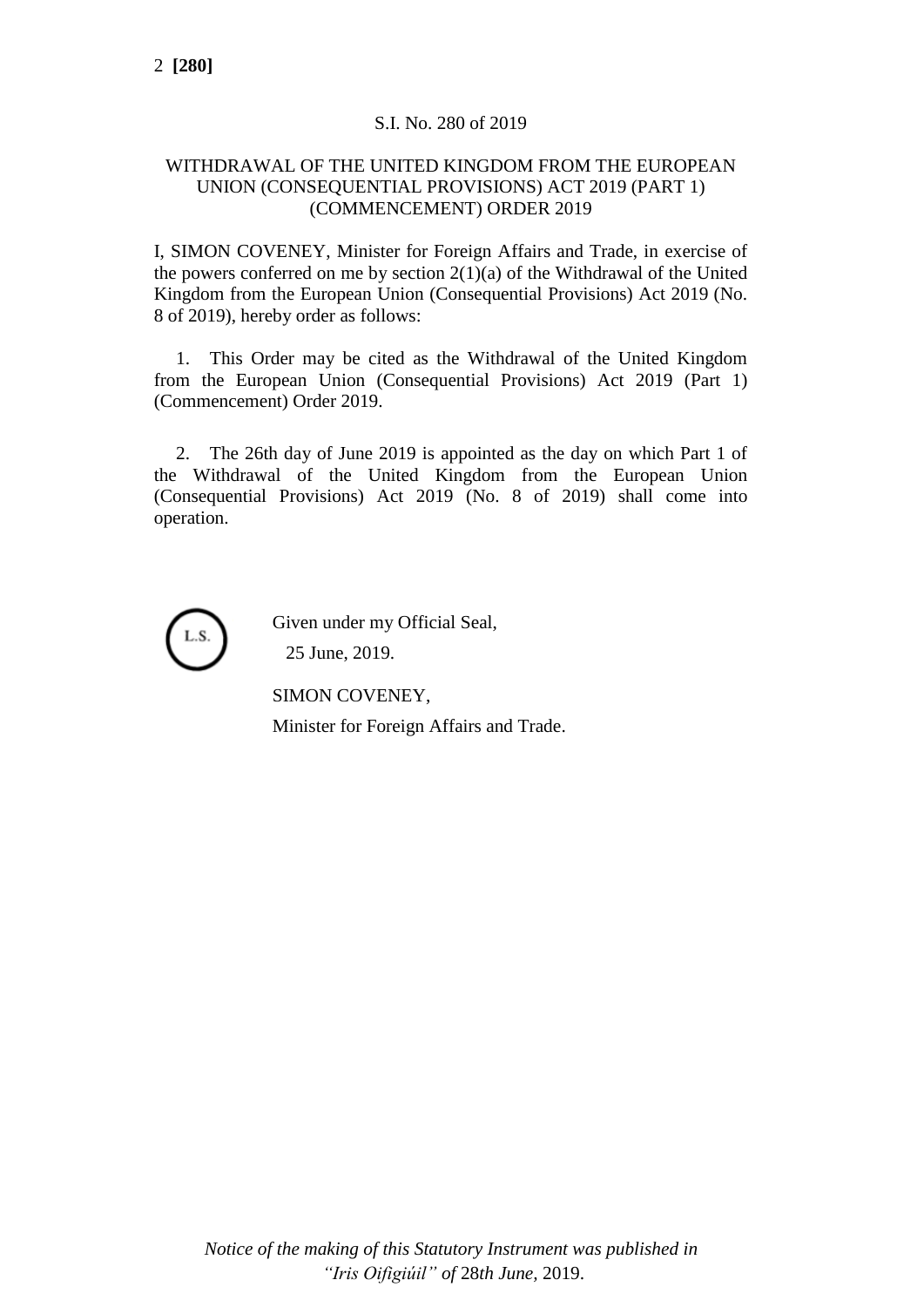#### EXPLANATORY NOTE

### *(This note is not part of the Instrument and does not purport to be a legal interpretation.)*

This Order appoints the 26th day of June 2019 as the day on which Part 1 of the Withdrawal of the United Kingdom from the European Union (Consequential Provisions) Act 2019 (No. 8 of 2019) comes into operation.